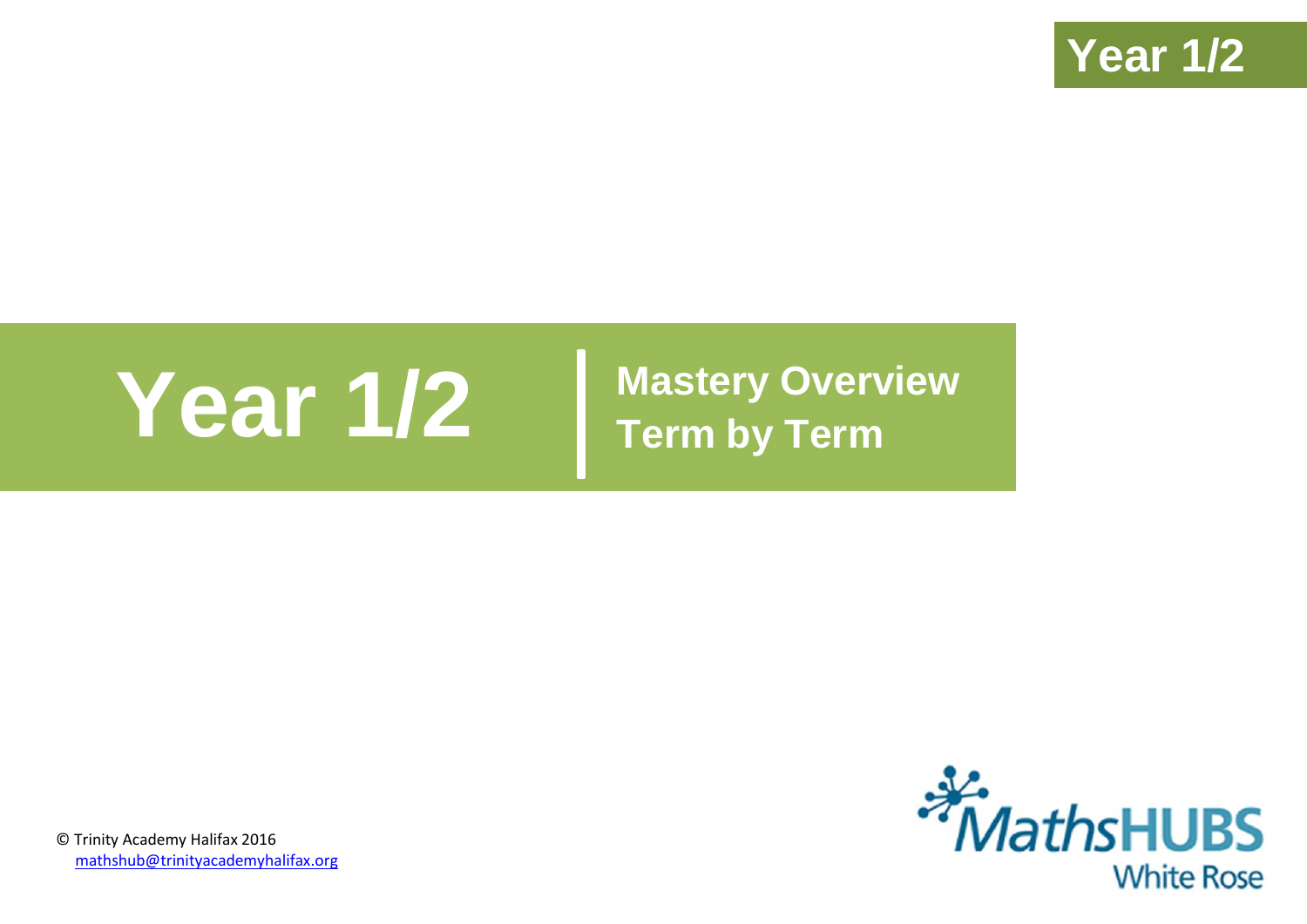### **Mixed Year Overview**

Since our Year 1 to Year 6 Schemes of Learning and overviews have been released we have had lots of requests for something similar for mixed year groups. This document provides the yearly overview that schools have been requesting. We really hope you find it useful and use it alongside your own planning.

We had a lot of people interested in working with us on this project and this document is a summary of their work so far. We would like to take this opportunity to thank everyone who has contributed their thoughts to this final document.

These overviews will be accompanied by more detailed schemes linking to fluency, reasoning and problem solving. Termly assessments will be available to evaluate where the children are with their learning.

If you have any feedback on any of the work that we are doing, please do not hesitate to get in touch. It is with your help and ideas that the Maths Hubs can make a difference.

#### *The White Rose Maths Hub Team*

## **Guidance**

The White Rose Maths Hub has produced these long term plans to support mixed year groups. These overviews are designed to support a mastery approach to teaching and learning and have been designed to support the aims and objectives of the new National Curriculum.

The overviews:

- have number at their heart. A large proportion of time is spent reinforcing number to build competency.
- ensure teachers stay in the required key stage and support the ideal of depth before breadth.
- provide plenty of time to build reasoning and problem solving elements into the curriculum

This document fits in with the White Rose Maths Hub Year 1 – 6 Mastery documents. If you have not seen these documents before you can register to access them for free by completing the form on this link [http://www.trinitytsa.co.uk/maths-hub/free](http://www.trinitytsa.co.uk/maths-hub/free-learning-schemes-resources/)[learning-schemes-resources/](http://www.trinitytsa.co.uk/maths-hub/free-learning-schemes-resources/)

Once registered you will be provided with a Dropbox link to access these documents; please be aware some school IT systems block the use of Dropbox so you may need to access this at home.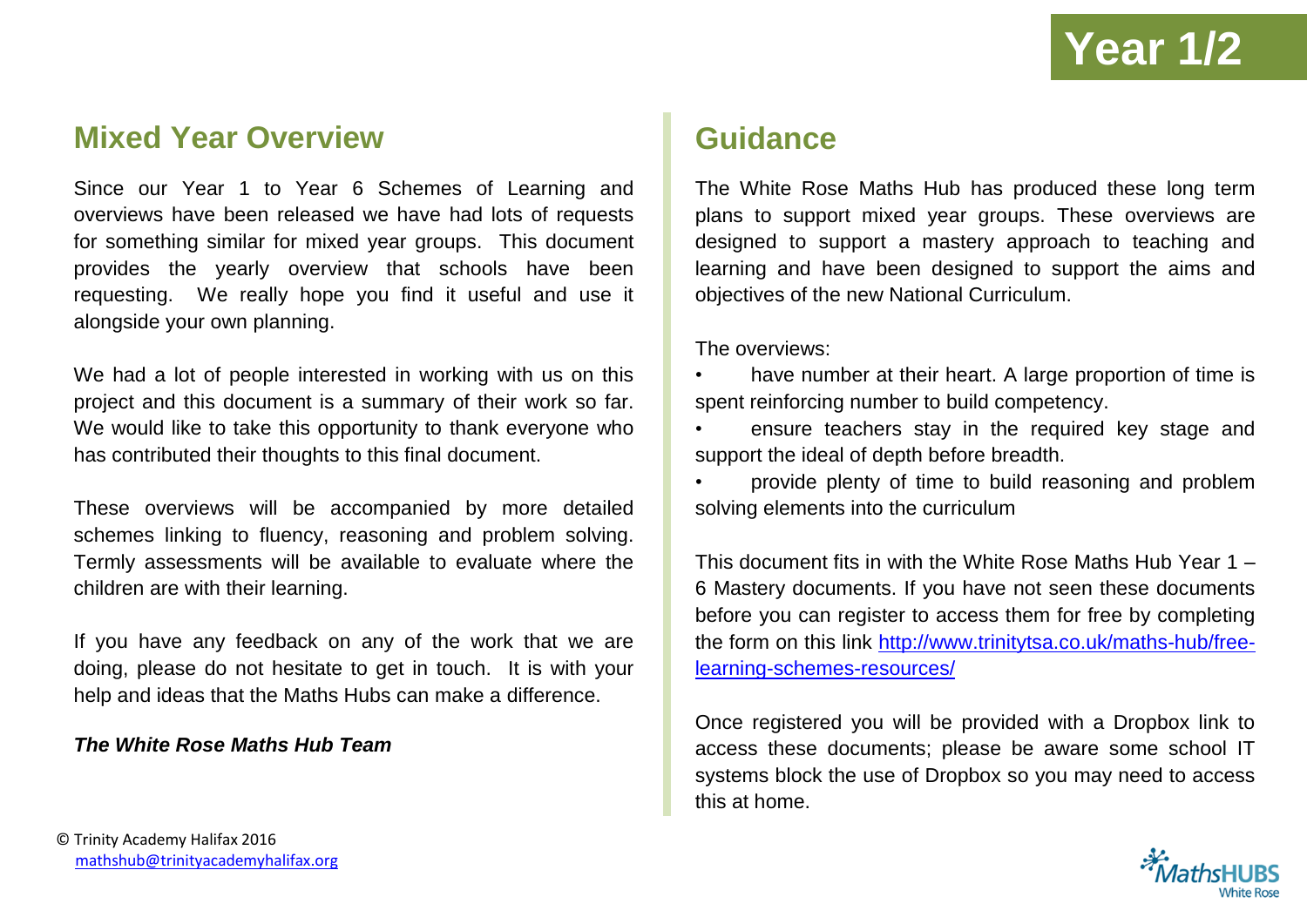## **Mixed age planning**

#### Using the document

The overviews provide guidance on the length of time that should be dedicated to each mathematical concept and the order in which we feel they should be delivered. Within the overviews there is a breakdown of objectives for each concept. This clearly highlights the age related expectations for each year group and shows where objectives can be taught together.

There are certain points where objectives are clearly separate. In these cases, classes may need to be taught discretely or incorporated through other subjects (see guidance below).

Certain objectives are repeated throughout the year to encourage revisiting key concepts and applying them in different contexts.

#### Lesson Plans

As a hub, we are collating a variety of lesson plans that show how mixed year classes are taught in different ways. These highlight how mixed year classes use additional support, organise groups and structure their teaching time. All these lesson structures have their own strengths and as a teacher it is important to find a structure that works for your class.

© Trinity Academy Halifax 2016 [mathshub@trinityacademyhalifax.org](mailto:mathshub@trinityacademyhalifax.org)

#### Progression documents

We are aware that some teachers will teach mixed year groups that may be arranged differently to our plans (eg Y3/4/5). We are therefore working to create some progression documents that help teachers to see how objectives link together from Year 1 to Year 6.

#### Linking of objectives

Within the overviews, the objectives are either in normal font or in bold. The objectives that are in normal font are the lower year group out of the two covered (Year 1, Year 3, Year 5). The objectives in **bold** are the higher year group out of the two covered (**Year 2, Year 4, Year 6**), Where objectives link they are placed together. If objectives do not link they are separate and therefore require discrete teaching within year groups.

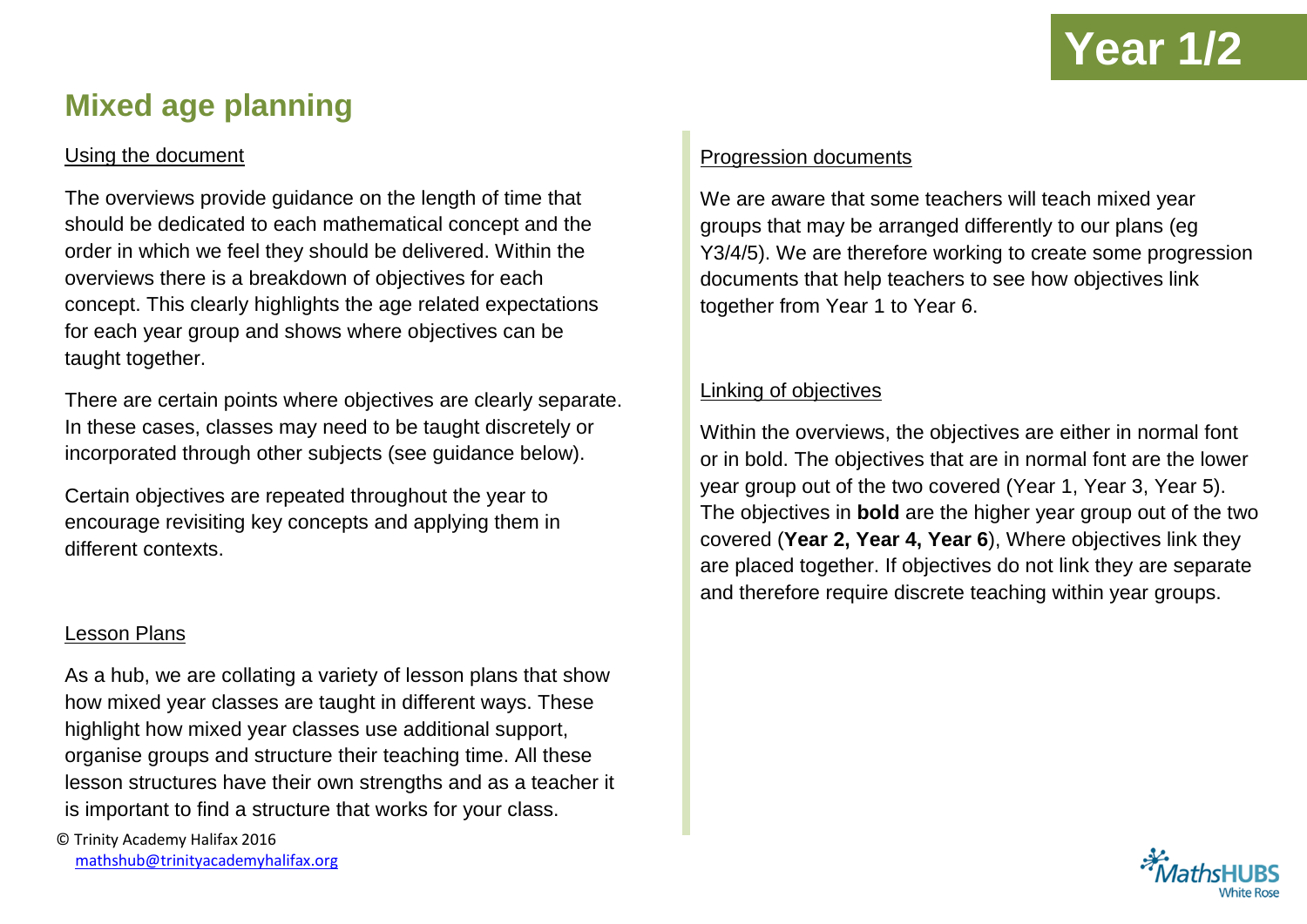

## **Mixed age planning**

#### Teaching through topics

Most mathematical concepts lend themselves perfectly to subjects outside of maths lessons. It is important that teachers ensure these links are in place so children deepen their understanding and apply maths across the curriculum.

Here are some examples:

- Statistics- using graphs in Science, collecting data in Computing, comparing statistics over time in History, drawing graphs to collect weather data in Geography.
- Roman Numerals- taught through the topic of Romans within History
- Geometry (shape and symmetry) using shapes within tessellations when looking at Islamic art (R.E), using shapes within art (Kandinsky), symmetry within art
- Measurement- reading scales (science, design technology),
- Co-ordinates- using co-ordinates with maps in Geography.
- Written methods of the four operations- finding the time difference between years in History, adding or finding the difference of populations in Geography, calculating and changing recipes in food technology.
- Direction- Programming in ICT

#### Objectives split across topics

Within different year groups, topics have been broken down and split across different topics so children can apply key skills in different ways.

**Money** is one of the topics that is split between other topics. It is used within addition and subtraction and also fractions. In Year 1 and 2 it is important that the coins are taught discretely however the rest of the objectives can be tied in with other number topics.

Other measurement topics are also covered when using the four operations so the children can apply their skills.

In Year 5 and 6, **ratio** has been split across a variety of topics including shape and fractions. It is important that these objectives are covered within these other topics as ratio has been removed as a discrete topic.

#### Times tables

Times tables have been placed within multiplication and division however it is important these are covered over the year to help children learn them.

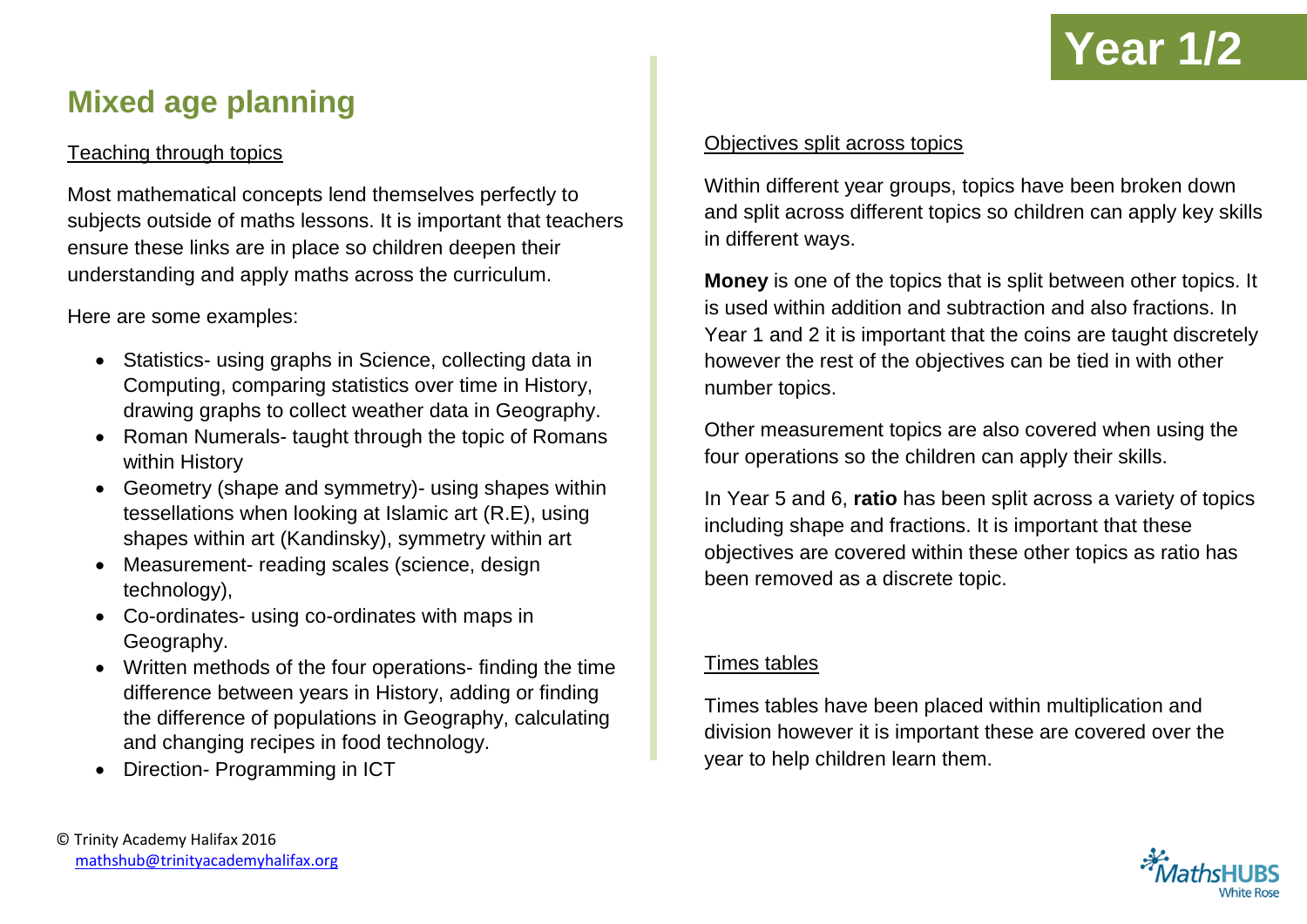## **Everyone Can Succeed**

As a Maths Hub we believe that all students can succeed in mathematics. We don't believe that there are individuals who can do maths and those that can't. A positive teacher mindset and strong subject knowledge are key to student success in mathematics.

### **Acknowledgements**

The White Rose Maths Hub would like to thank the following people for their contributions, and time in the collation of this document:

Cat Beaumont Matt Curtis James Clegg Becky Gascoigne Sarah Gent Sally Smith Sarah Ward

### **More Information**

If you would like more information on 'Teaching for Mastery' you can contact the White Rose Maths Hub at [mathshub@trinityacademyhalifax.org](mailto:mathshub@trinityacademyhalifax.org)

We are offering courses on:

- Bar Modelling
- Teaching for Mastery
- Year group subject specialism intensive courses– become a maths expert.

Our monthly newsletter also contains the latest initiatives we are involved with. We are looking to improve maths across our area and on a wider scale by working with the other Maths Hubs across the country.

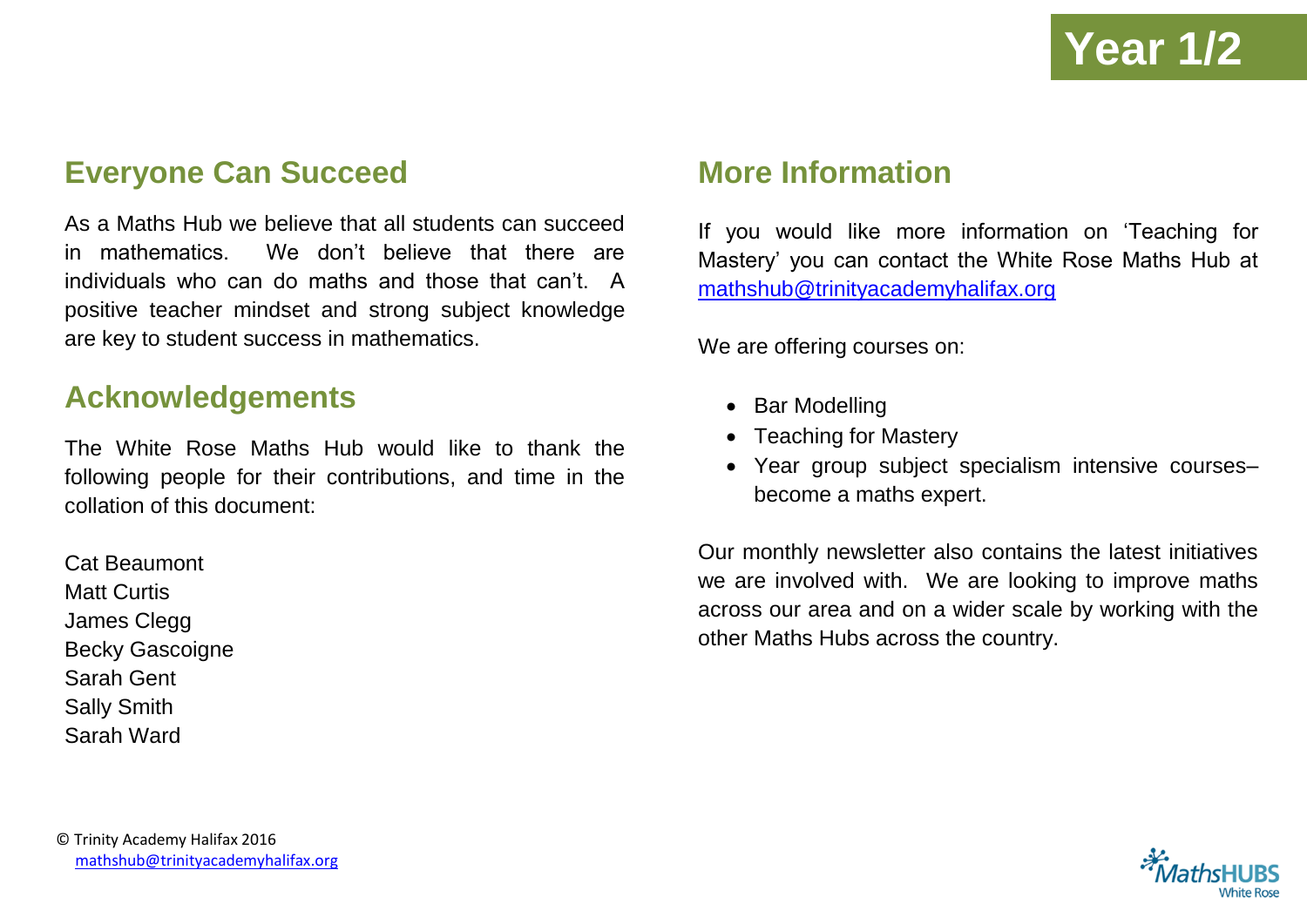

## **Year 1 and 2 overview**

|        | Week 1                                                                                          | Week 2 | Week 3                                                             | Week 4                                    | Week 5 | Week 6 | Week 7                                                  | Week 8             | Week 9                                                                                        | Week 10                        | Week 11                                                 | Week 12 |  |
|--------|-------------------------------------------------------------------------------------------------|--------|--------------------------------------------------------------------|-------------------------------------------|--------|--------|---------------------------------------------------------|--------------------|-----------------------------------------------------------------------------------------------|--------------------------------|---------------------------------------------------------|---------|--|
| Autumn | <b>Place Value</b>                                                                              |        |                                                                    | <b>Addition and</b><br><b>Subtraction</b> |        |        | <b>Place</b><br><b>Value</b>                            |                    | <b>Addition and Subtraction</b><br>(Year 1)<br><b>Multiplication and Division</b><br>(Year 2) |                                | <b>Geometry- Shape</b>                                  |         |  |
| Spring | <b>Time</b>                                                                                     |        | <b>Place</b><br><b>Value</b><br>(Y1)<br><b>Graphs</b><br>(Y2)      | <b>Money</b>                              |        |        | <b>Multiplication, Division and</b><br><b>Fractions</b> |                    |                                                                                               | Length<br>and<br><b>Height</b> | <b>Consolidation</b>                                    |         |  |
| Summer | <b>Weight and</b><br><b>Volume (Y1)</b><br>Capacity,<br>volume, mass<br>and temperature<br>(Y2) |        | <b>Place</b><br><b>Value</b><br>(Y1)<br>3D<br><b>Shape</b><br>(Y2) | <b>Four operations</b>                    |        |        | Assessment                                              | <b>Place Value</b> |                                                                                               |                                | Year 1 and 2<br><b>Consolidation and</b><br>application |         |  |

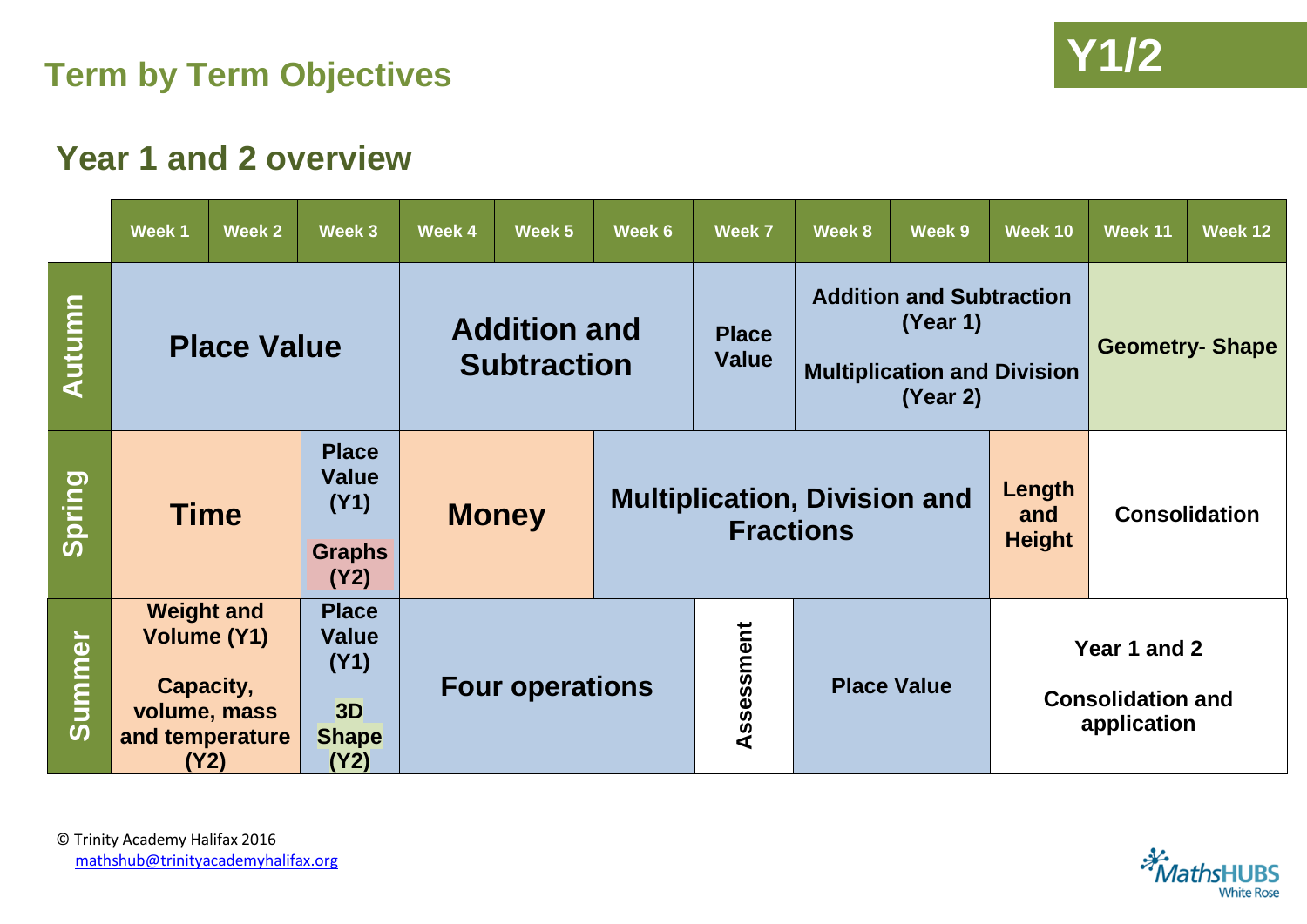## **Y1/2 Term by Term Objectives**



| Year                                                                                                                                                                                      | 1 and $2$                                                                                                                                                                                                                                                                                                                                                                                                                                                                                                                                                                                                                                                                                                                          |        | <b>Term</b><br><b>Autumn</b>                                                                                                                                                                                                                                                                                                                                                                                                                                                                                                                                                                                                                                                                                                                                                                                                                                                                                                                                                                                                                                                                                                                                                                                                                                                                                                       |        |        |                                                                                                                                                                                                                                                                                                                                                                                                                                                                                                                                   |                                                                                                                                                                                                                                      |                                                                                                                                                                                                                                                                                                                                                                                                                                                                                                                                                                                                                                                                                                                                                                                                                                                                                                                      |         |                                                                                                                                                                                                                                                                                                                                                                                                                                                                                                                                                                                                                                                                                                                                                                                                                                                                           |         |  |
|-------------------------------------------------------------------------------------------------------------------------------------------------------------------------------------------|------------------------------------------------------------------------------------------------------------------------------------------------------------------------------------------------------------------------------------------------------------------------------------------------------------------------------------------------------------------------------------------------------------------------------------------------------------------------------------------------------------------------------------------------------------------------------------------------------------------------------------------------------------------------------------------------------------------------------------|--------|------------------------------------------------------------------------------------------------------------------------------------------------------------------------------------------------------------------------------------------------------------------------------------------------------------------------------------------------------------------------------------------------------------------------------------------------------------------------------------------------------------------------------------------------------------------------------------------------------------------------------------------------------------------------------------------------------------------------------------------------------------------------------------------------------------------------------------------------------------------------------------------------------------------------------------------------------------------------------------------------------------------------------------------------------------------------------------------------------------------------------------------------------------------------------------------------------------------------------------------------------------------------------------------------------------------------------------|--------|--------|-----------------------------------------------------------------------------------------------------------------------------------------------------------------------------------------------------------------------------------------------------------------------------------------------------------------------------------------------------------------------------------------------------------------------------------------------------------------------------------------------------------------------------------|--------------------------------------------------------------------------------------------------------------------------------------------------------------------------------------------------------------------------------------|----------------------------------------------------------------------------------------------------------------------------------------------------------------------------------------------------------------------------------------------------------------------------------------------------------------------------------------------------------------------------------------------------------------------------------------------------------------------------------------------------------------------------------------------------------------------------------------------------------------------------------------------------------------------------------------------------------------------------------------------------------------------------------------------------------------------------------------------------------------------------------------------------------------------|---------|---------------------------------------------------------------------------------------------------------------------------------------------------------------------------------------------------------------------------------------------------------------------------------------------------------------------------------------------------------------------------------------------------------------------------------------------------------------------------------------------------------------------------------------------------------------------------------------------------------------------------------------------------------------------------------------------------------------------------------------------------------------------------------------------------------------------------------------------------------------------------|---------|--|
| Week 1                                                                                                                                                                                    | <b>Week 2</b>                                                                                                                                                                                                                                                                                                                                                                                                                                                                                                                                                                                                                                                                                                                      | Week 3 | Week 4                                                                                                                                                                                                                                                                                                                                                                                                                                                                                                                                                                                                                                                                                                                                                                                                                                                                                                                                                                                                                                                                                                                                                                                                                                                                                                                             | Week 5 | Week 6 | <b>Week 7</b>                                                                                                                                                                                                                                                                                                                                                                                                                                                                                                                     | Week 8                                                                                                                                                                                                                               | Week 9                                                                                                                                                                                                                                                                                                                                                                                                                                                                                                                                                                                                                                                                                                                                                                                                                                                                                                               | Week 10 | Week 11                                                                                                                                                                                                                                                                                                                                                                                                                                                                                                                                                                                                                                                                                                                                                                                                                                                                   | Week 12 |  |
| <b>Place Value</b><br>number.<br>Count in multiples of twos.<br>backward.<br>numerals and words.<br>numerals and words.<br>the number line.<br>less.<br>100; use $\lt$ , $>$ and = signs. | Count to ten, forwards and backwards,<br>beginning with 0 or 1, or from any given<br>Count in steps of 2, 3 and 5 from 0 and in<br>tens from any number, forward and<br>Count, read and write numbers to 10 in<br>Read and write numbers to at least 100 in<br>Recognise the place value of each digit in a<br>two digit number (tens, ones)<br>Identify and represent numbers using objects<br>and pictorial representations including the<br>number line, and use the language of: equal<br>to, more than, less than (fewer), most, least.<br>Identify, represent and estimate numbers to<br>100 using different representations including<br>Given a number, identify one more or one<br>Compare and order numbers from 0 up to |        | <b>Addition and Subtraction</b><br>Represent and use number bonds and related<br>subtraction facts (within 10)<br>Recall and use addition and subtraction facts to 20<br>fluently, and derive and use related facts up to 100.<br>Add and subtract one digit numbers (to 10), including<br>zero.<br>Add and subtract numbers using concrete objects,<br>pictorial representations, and mentally, including: a<br>two digit number and ones; a two digit number and<br>tens; two two digit numbers; adding three one digit<br>numbers.<br>Read, write and interpret mathematical statements<br>involving addition $(+)$ , subtraction $(-)$ and equals $(=)$<br>signs.<br>Solve one step problems that involve addition and<br>subtraction, using concrete objects and pictorial<br>representations and missing number problems.<br>Solve problems with addition and subtraction: using<br>concrete objects and pictorial representations,<br>including those involving numbers, quantities and<br>measures; applying their increasing knowledge of<br>mental and written methods.<br>Show that the addition of two numbers can be done<br>in any order (commutative) and subtraction of one<br>number from another cannot.<br>Recognise and use the inverse relationship between<br>addition and subtraction and use this to check |        |        | <b>Place Value</b><br>Count to<br>twenty,<br>forwards and<br>backwards,<br>beginning with<br>0 or 1, from any<br>given number.<br>Count, read and<br>write numbers<br>from 1 to 20 in<br>numerals and<br>words.<br>Identify and<br>represent<br>numbers using<br>objects and<br>pictorial<br>representations<br>including the<br>number line,<br>and use the<br>language of:<br>equal to, more<br>than, less than<br>(fewer), most,<br>least.<br>Count in<br>multiples of<br>twos and fives<br>Year 2, revisit<br>weeks $1 - 3$ . | <b>Addition and Subtraction</b><br>subtraction facts within 20.<br>numbers to 20, including zero.<br>$(-)$ and equals $(=)$ signs.<br>problems such as $7 = ? - 9$<br><b>Multiplication and Division</b><br>$(=)$ sign.<br>contexts. | Represent and use number bonds and related<br>Add and subtract one digit and two digit<br>Read, write and interpret mathematical<br>statements involving addition (+), subtraction<br>Solve one step problems that involve addition<br>and subtraction, using concrete objects and<br>pictorial representations, and missing number<br>Recall and use multiplication and division<br>facts for the 2, 5 and 10 times tables,<br>including recognising odd and even numbers.<br><b>Calculate mathematical statements for</b><br>multiplication and division within the<br>multiplication tables and write them using<br>the multiplication $(x)$ , division $(+)$ and equals<br>Solve problems involving multiplication and<br>division, using materials, arrays, repeated<br>addition, mental methods and multiplication<br>and division facts, including problems in<br>Show that the multiplication of two numbers |         | <b>Geometry: Shape</b><br>Recognise and name common<br>2D and 3D shapes, including<br>rectangles, squares, circles and<br>triangles, cuboids, pyramids and<br>spheres.<br><b>Identify and describe the</b><br>properties of 2D shapes,<br>including the number of sides<br>and line symmetry in a vertical<br>line.<br><b>Compare and sort common 2D</b><br>shapes and everyday objects.<br><b>Order and arrange</b><br>combinations of mathematical<br>objects in patterns and<br>sequences.<br>Describe position, direction and<br>movement, including whole,<br>half, quarter and three quarter<br>turns.<br>Use mathematical vocabulary<br>to describe position, direction<br>and movement, including<br>movement in a straight line<br>and distinguishing between<br>rotation as a turn and in terms<br>of right angles for quarter, half<br>and three-quarter turns |         |  |
| Use place value and number facts to solve<br>problems.                                                                                                                                    |                                                                                                                                                                                                                                                                                                                                                                                                                                                                                                                                                                                                                                                                                                                                    |        | calculations and solve missing number problems.                                                                                                                                                                                                                                                                                                                                                                                                                                                                                                                                                                                                                                                                                                                                                                                                                                                                                                                                                                                                                                                                                                                                                                                                                                                                                    |        |        |                                                                                                                                                                                                                                                                                                                                                                                                                                                                                                                                   | can be done in any order (commutative) and<br>division of one number by another cannot.                                                                                                                                              |                                                                                                                                                                                                                                                                                                                                                                                                                                                                                                                                                                                                                                                                                                                                                                                                                                                                                                                      |         | (clockwise and anti-clockwise)                                                                                                                                                                                                                                                                                                                                                                                                                                                                                                                                                                                                                                                                                                                                                                                                                                            |         |  |

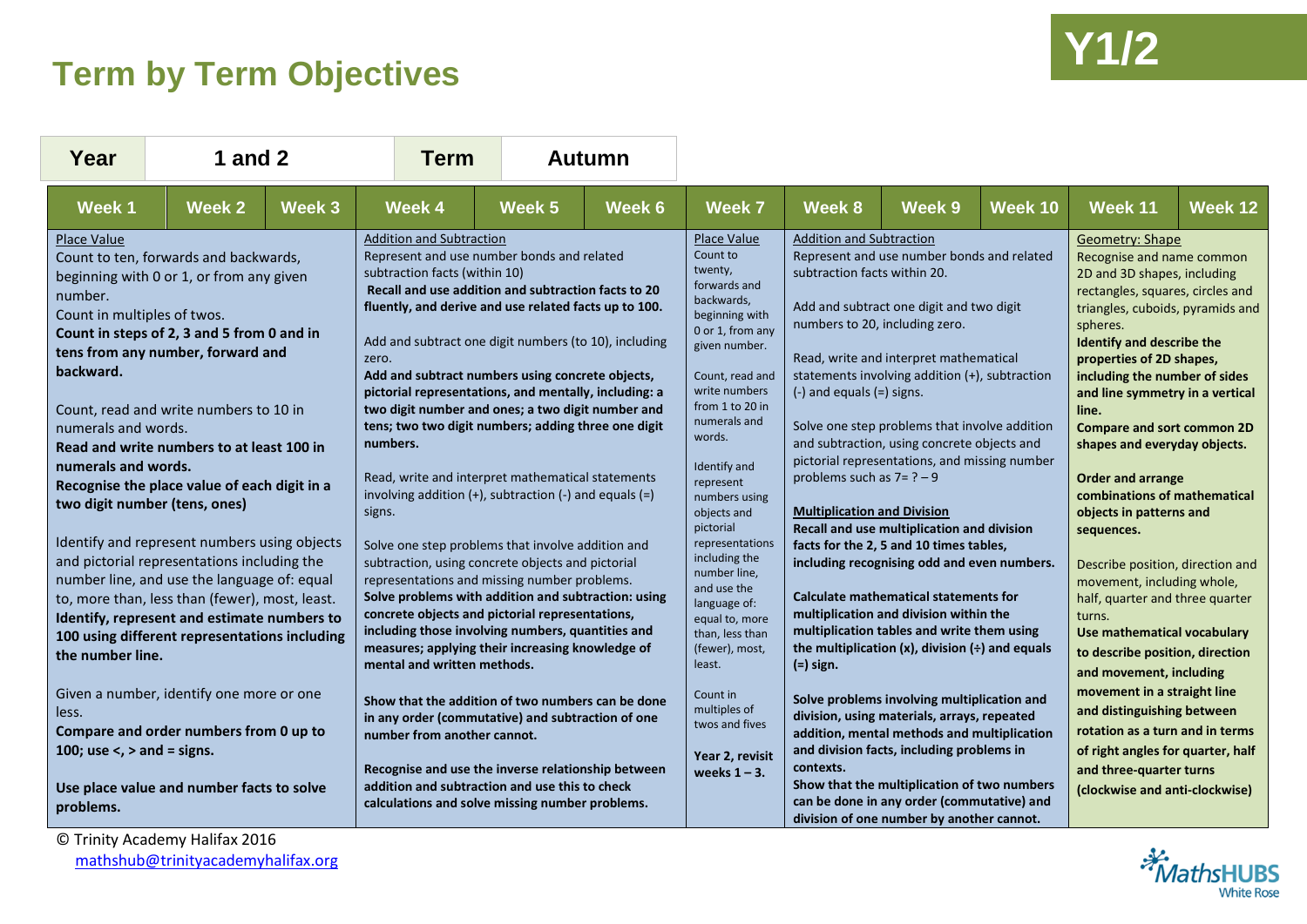## **Y1/2 Term by Term Objectives**



| Year                                                                                                                                                                                                                                                                                                                                                                                                                                                                                                                                                                                                                                                                                                                                                                                                                                                                                                    | 1 and $2$ |                                                                                                                                                                                                                                                                                                                                                                                                                                                                                                                                                                                                        | <b>Term</b>                                                                                                                                                                                                                                                                                                                                                                                |                                                                                                                                                                                                                                                                  | <b>Spring</b>                                                  |                                                                                                                                                                                                                                                                                                                                                                                                                                                                                                                                                                                                                                                                                                                                                                       |        |        |                                                                                                                                                                                                                                                                                                                                                                                                                                                                                                                                    |                                 |         |
|---------------------------------------------------------------------------------------------------------------------------------------------------------------------------------------------------------------------------------------------------------------------------------------------------------------------------------------------------------------------------------------------------------------------------------------------------------------------------------------------------------------------------------------------------------------------------------------------------------------------------------------------------------------------------------------------------------------------------------------------------------------------------------------------------------------------------------------------------------------------------------------------------------|-----------|--------------------------------------------------------------------------------------------------------------------------------------------------------------------------------------------------------------------------------------------------------------------------------------------------------------------------------------------------------------------------------------------------------------------------------------------------------------------------------------------------------------------------------------------------------------------------------------------------------|--------------------------------------------------------------------------------------------------------------------------------------------------------------------------------------------------------------------------------------------------------------------------------------------------------------------------------------------------------------------------------------------|------------------------------------------------------------------------------------------------------------------------------------------------------------------------------------------------------------------------------------------------------------------|----------------------------------------------------------------|-----------------------------------------------------------------------------------------------------------------------------------------------------------------------------------------------------------------------------------------------------------------------------------------------------------------------------------------------------------------------------------------------------------------------------------------------------------------------------------------------------------------------------------------------------------------------------------------------------------------------------------------------------------------------------------------------------------------------------------------------------------------------|--------|--------|------------------------------------------------------------------------------------------------------------------------------------------------------------------------------------------------------------------------------------------------------------------------------------------------------------------------------------------------------------------------------------------------------------------------------------------------------------------------------------------------------------------------------------|---------------------------------|---------|
| Week 1                                                                                                                                                                                                                                                                                                                                                                                                                                                                                                                                                                                                                                                                                                                                                                                                                                                                                                  | Week 2    | Week 3                                                                                                                                                                                                                                                                                                                                                                                                                                                                                                                                                                                                 | Week <sub>5</sub><br>Week 4                                                                                                                                                                                                                                                                                                                                                                |                                                                                                                                                                                                                                                                  | Week 6                                                         | <b>Week 7</b>                                                                                                                                                                                                                                                                                                                                                                                                                                                                                                                                                                                                                                                                                                                                                         | Week 8 | Week 9 | Week 10                                                                                                                                                                                                                                                                                                                                                                                                                                                                                                                            | Week 11                         | Week 12 |
| Time<br>Tell the time to the hour and half<br>past the hour and draw the<br>hands on a clock face to show<br>these times.<br>Tell and write the time to five<br>minutes, including quarter<br>past/to the hour and draw<br>the hands on a clock face to<br>show these times.<br>Recognise and use language<br>relating to dates, including days<br>of the week, weeks, months and<br>years.<br>Know the number of minutes<br>in an hour and the number of<br>hours in a day.<br>Compare, describe and solve<br>practical problems for time [for<br>example, quicker, slower, earlier,<br>later] and measure and begin to<br>record time (hours, minutes,<br>seconds)<br><b>Compare and sequence</b><br>intervals of time.<br>Sequence events in chronological<br>order using language [for<br>example, before and after, next,<br>first, today, yesterday, tomorrow,<br>morning, afternoon and evening. |           | Place Value<br>Count to 40<br>forwards and<br>backwards, begin<br>with 0 or 1 or any<br>number.<br>Count, read and<br>write numbers from<br>1-40 in numerals<br>and words.<br>Identify and<br>represent numbers<br>using objects and<br>pictorial<br>representations<br>Given a number,<br>identify 1 more or 1<br>less.<br>Graphs<br><b>Interpret and</b><br>construct simple<br>pictograms, tally<br>charts, block<br>diagrams and<br>simple tables.<br>Ask+ answer simple<br>questions by<br>counting the<br>number of objects<br>in each category<br>and sorting the<br>categories by<br>quantity. | <b>Measurement: Money</b><br>Recognise and know the<br>value of different<br>notes.<br><b>Recognise and use symbols</b><br>particular value.<br>of coins that equal the same<br>amounts of money.<br>involve addition and<br>subtraction, using concrete<br>objects and pictorial<br>number problems.<br>Solve simple problems in a<br>money of the same unit,<br>including giving change. | denominations of coins and<br>of pounds $(E)$ and pence $(p)$ ;<br>combine amounts to make a<br><b>Find different combinations</b><br>Solve one step problems that<br>representations, and missing<br>practical context involving<br>addition and subtraction of | the teacher.<br><b>Number: Fractions</b><br>Number - fractions | Number: Multiplication and Division<br>Count in multiples of twos, fives and tens.<br>Solve one step problems involving multiplication and<br>division, by calculating the answer using concrete objects,<br>pictorial representations and arrays with the support of<br>Recognise, find and name a half as one of two equal parts<br>of an object, shape or quantity.<br>Recognise, find and name a quarter as one of four equal<br>parts of an object, shape or quantity.<br>Recognise, find, name and write fractions $\frac{1}{3}, \frac{1}{4}, \frac{2}{4}$ and $\frac{3}{4}$ of<br>a length, shape, set of objects or quantity.<br>Write simple fractions for example, $\frac{1}{2}$ of 6 = 3<br>Recognise the equivalence of $\frac{2}{4}$ and $\frac{1}{2}$ . |        |        | <b>Length and</b><br>height<br>Compare,<br>describe and<br>solve practical<br>problems for:<br>lengths and<br>heights for<br>example,<br>long/short,<br>longer/shorter,<br>tall/short,<br>double/half<br><b>Compare and</b><br>order length<br>and record the<br>results using >,<br>$\leq$ and $=$ .<br>Measure and<br>begin to record<br>lengths and<br>heights.<br>Choose and use<br>appropriate<br>standard units<br>to estimate and<br>measure<br>length/height<br>in any direction<br>(m/cm), using<br>rulers and<br>scales. | Consolidation and<br>Assessment |         |

© Trinity Academy Halifax 2016 [mathshub@trinityacademyhalifax.org](mailto:mathshub@trinityacademyhalifax.org)